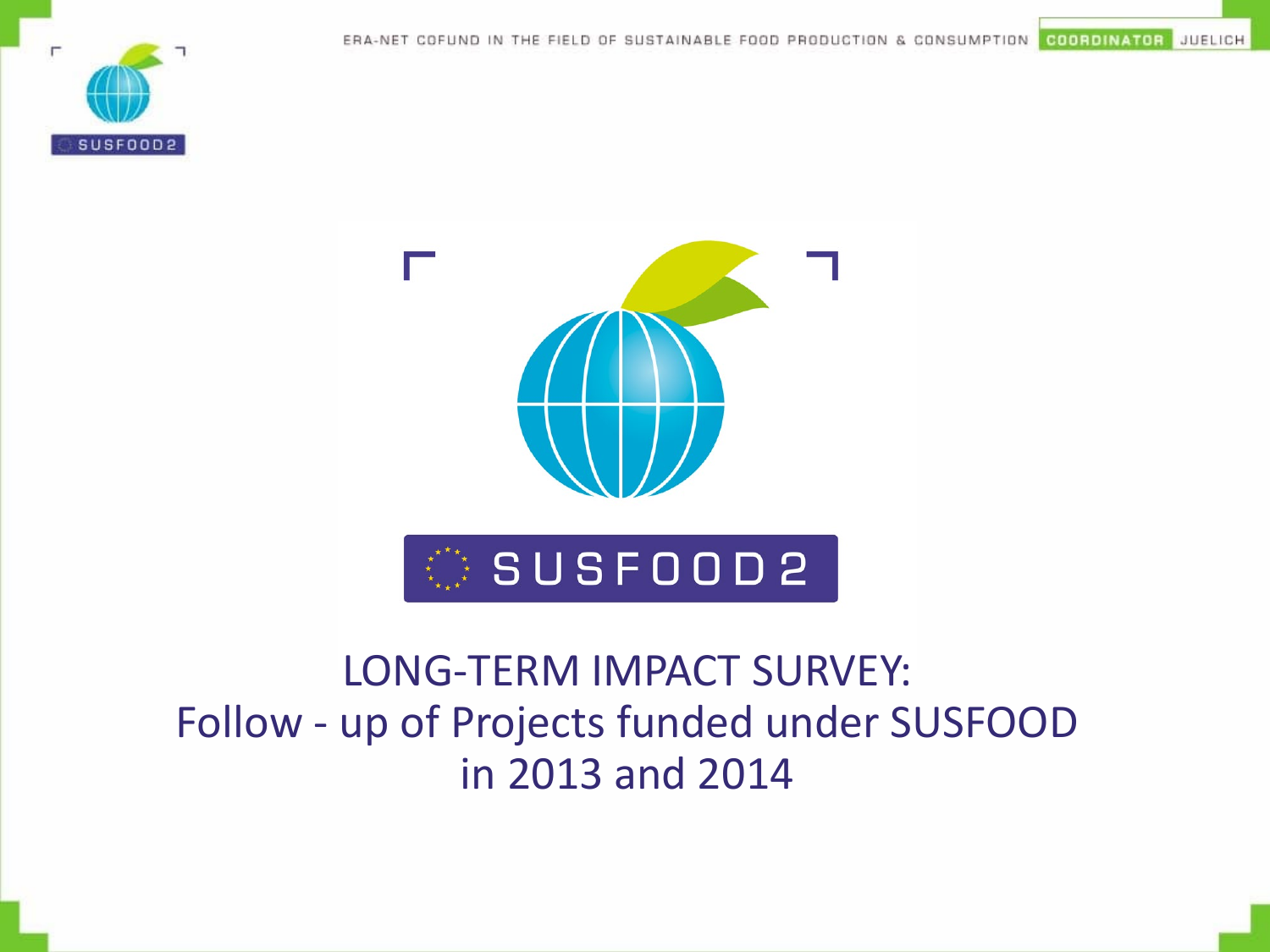

- The Survey was sent to all partners of projects funded by SUSFOOD in 2 Calls (2013 /2014)
- It was composed of 9 questions
- We received 25 answers from 13 projects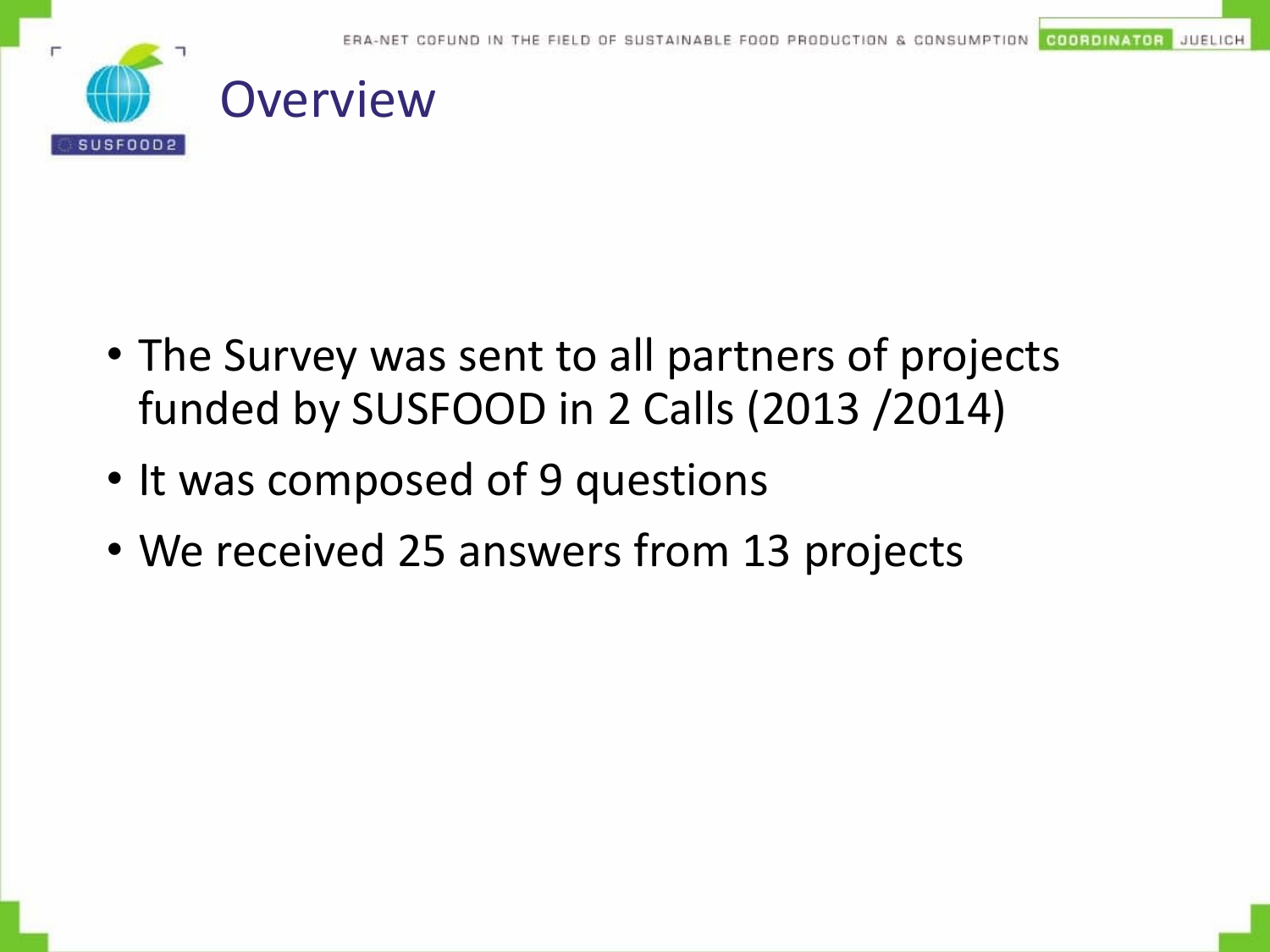

# Are you still in contact/ collaborating with partners from your former SUSFOOD project?

- Yes: 19 (76%)
- No:  $6(24%)$
- Most SUSFOOD Project partners still work together
- Long lasting Networks have been formed or strengthened

Comments:

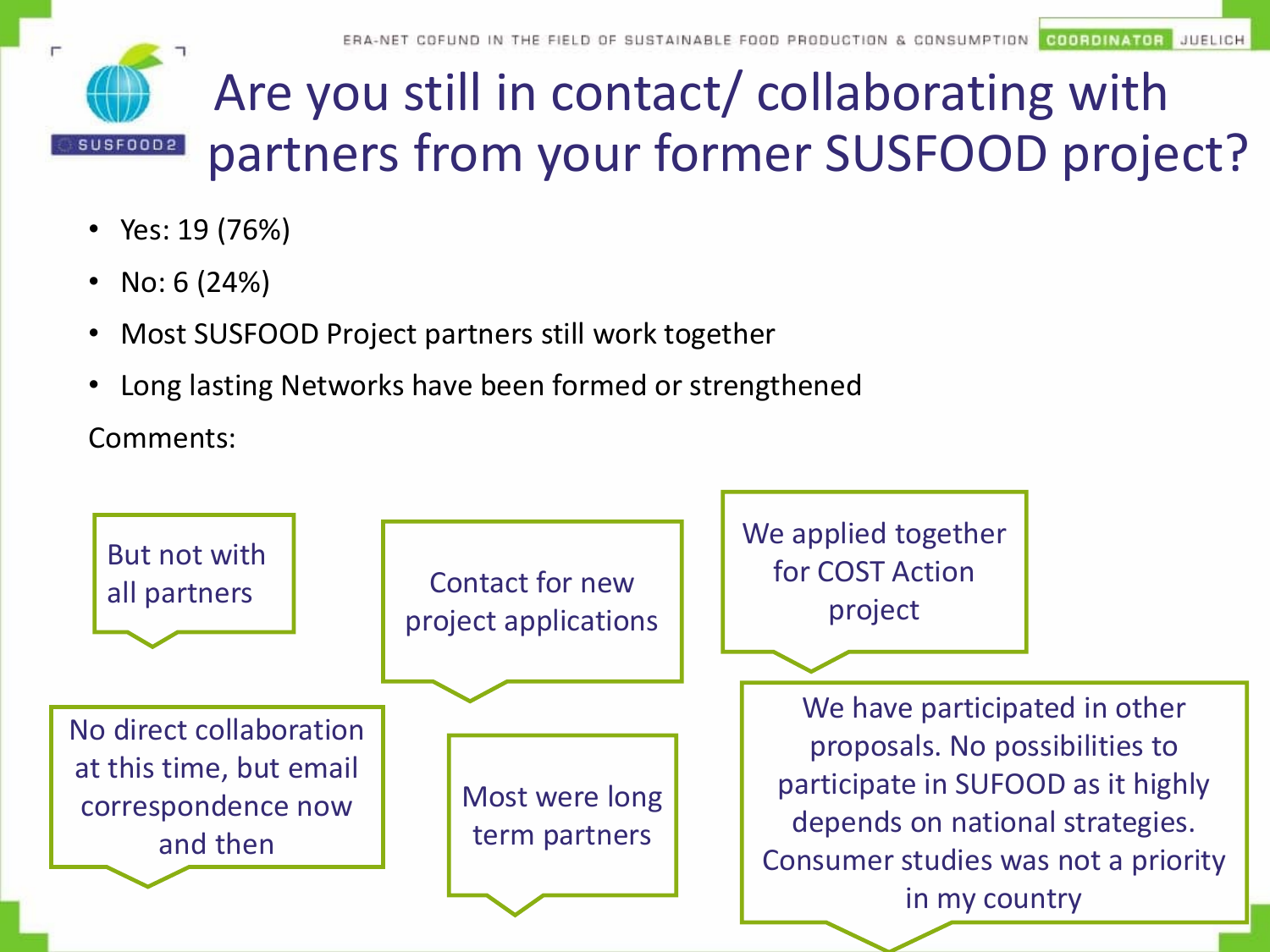

# Did the project lead to the valorization of results even after the runtime?

#### Please state the number of possible outputs:

|                       | <b>Products/methods/services</b><br>/techniques under<br>development | <b>Prototypes/ technique</b><br><b>Pilots</b> | <b>Standard</b><br>method/<br>developed | <b>Marketable</b><br>products | <b>Marketable</b><br><b>services</b> |
|-----------------------|----------------------------------------------------------------------|-----------------------------------------------|-----------------------------------------|-------------------------------|--------------------------------------|
| <b>Total Number</b>   | 24                                                                   | 6                                             | 18                                      |                               | $\overline{4}$                       |
| Number of<br>Projects | 11                                                                   |                                               | 9                                       |                               | 4                                    |

(n=25, multiple answers possible)

#### Projects with marketable

Products: SUSMEATPRO, Sustainable&Healthy

Services: CEREAL, RF-Cooking of Ham, Sustainable&Healthy, FREEZEWAVE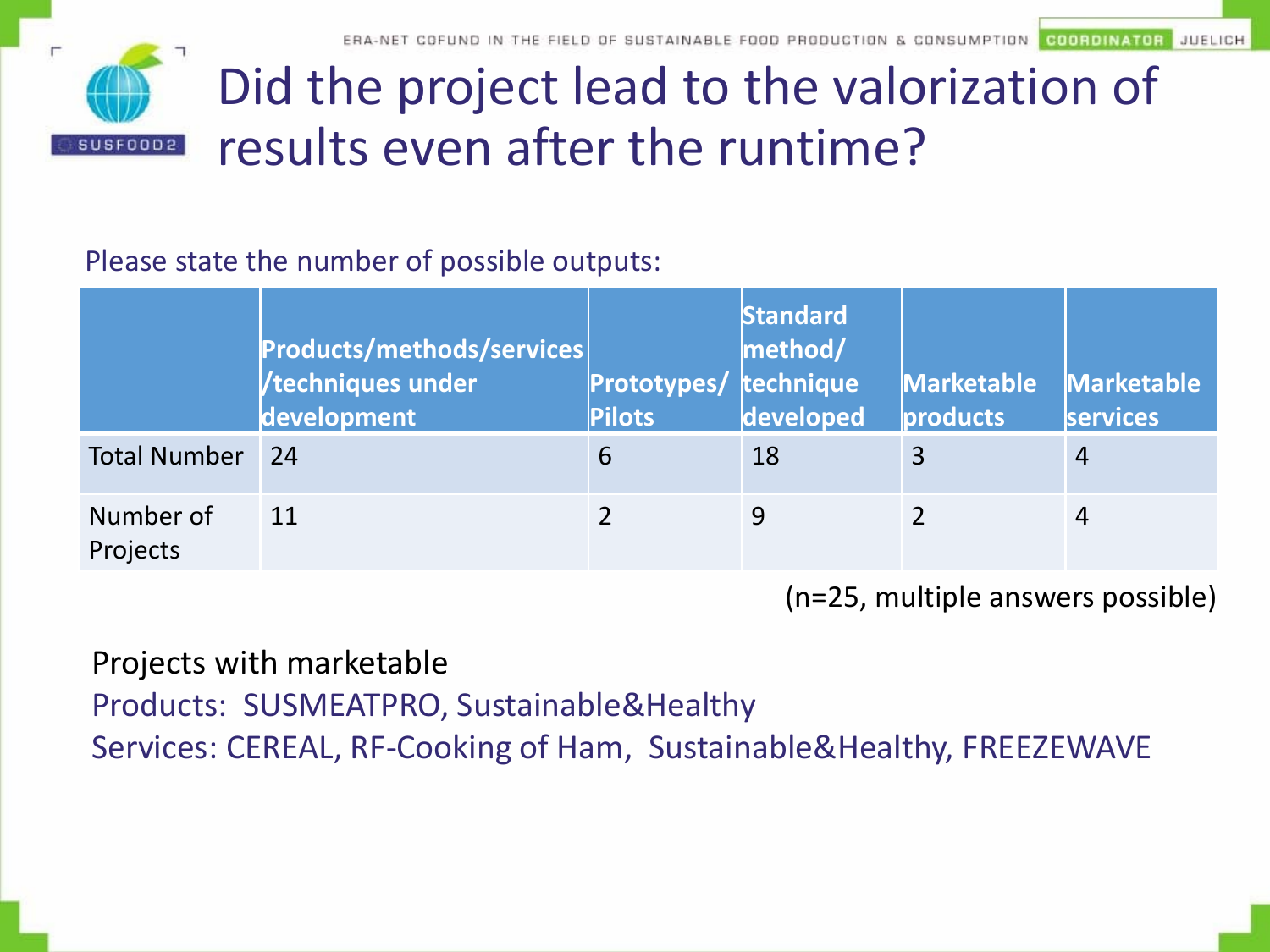

# Did your project lead to more sustainable solutions?

|                      | changed policy | change of<br><b>stakeholders</b> | changed<br>$\vert$ practices | <b>Other</b> |
|----------------------|----------------|----------------------------------|------------------------------|--------------|
| <b>Total Number</b>  |                |                                  | $\overline{4}$               | 11           |
| Number of Projects 3 |                |                                  |                              |              |
|                      |                |                                  |                              |              |

SUSMEATPRO

(n=25, multiple answers possible)

| <b>Projects</b> | Policy:          | <b>Behaviour: CIBUS-</b> |
|-----------------|------------------|--------------------------|
| with            | <b>FOCAS, RF</b> | FOOD, SUSDIET,           |
| changed         | Cooking          | Berry Pom,               |
|                 | of Ham,          | Sustainable&Healt        |
|                 | <b>SUSDIET</b>   | hy, SUSDIET,             |

Practices: CIBUS-FOOD, SUNNIVA, FREEZEWAVESustainable &Healthy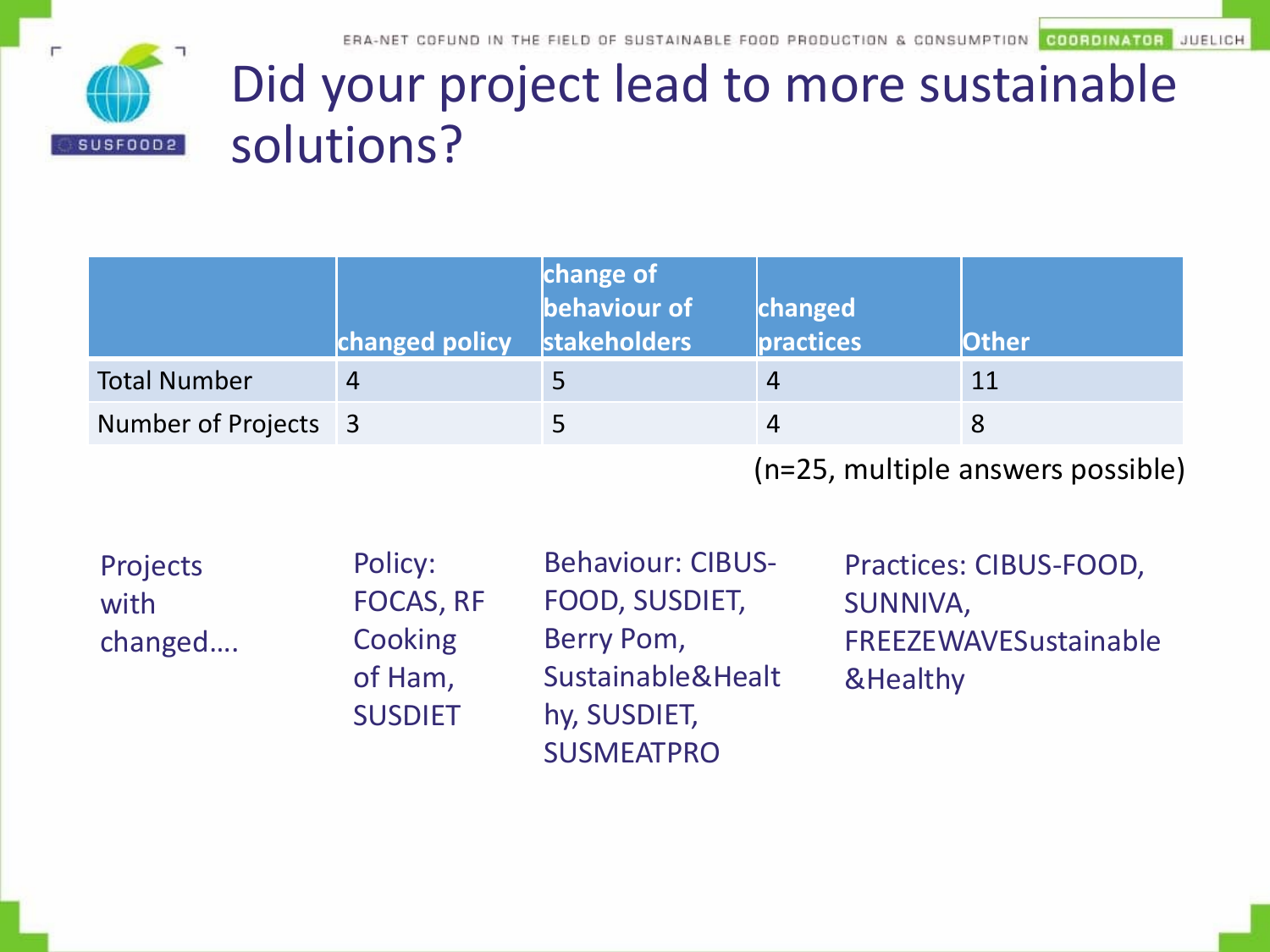

## Did your project lead to more sustainable solutions? Comments Part 1

Improvement in food processing; as regards my involvement, it helped to improve the technology of production of health promoting meat products. Their introduction to market requires human studies and we are trying to get funds for such studies.

We developed new products (on the bases of fruit/vegetable processing by-products) for the market; Proof of a new natural option for organic preservation of fresh meat against Listeria bacteria to prolong shelf-life.

Citing of publication in public debate; We explore the impact of changing food policies but not implemented yet

I don't know the actual changes that possibly occurred

Increased knowledge The technologies developed in the project contribute to reducing energy consumption in freezing processes; the results were not really applied to food industry. The TRL was maybe too low even though the concepts was working well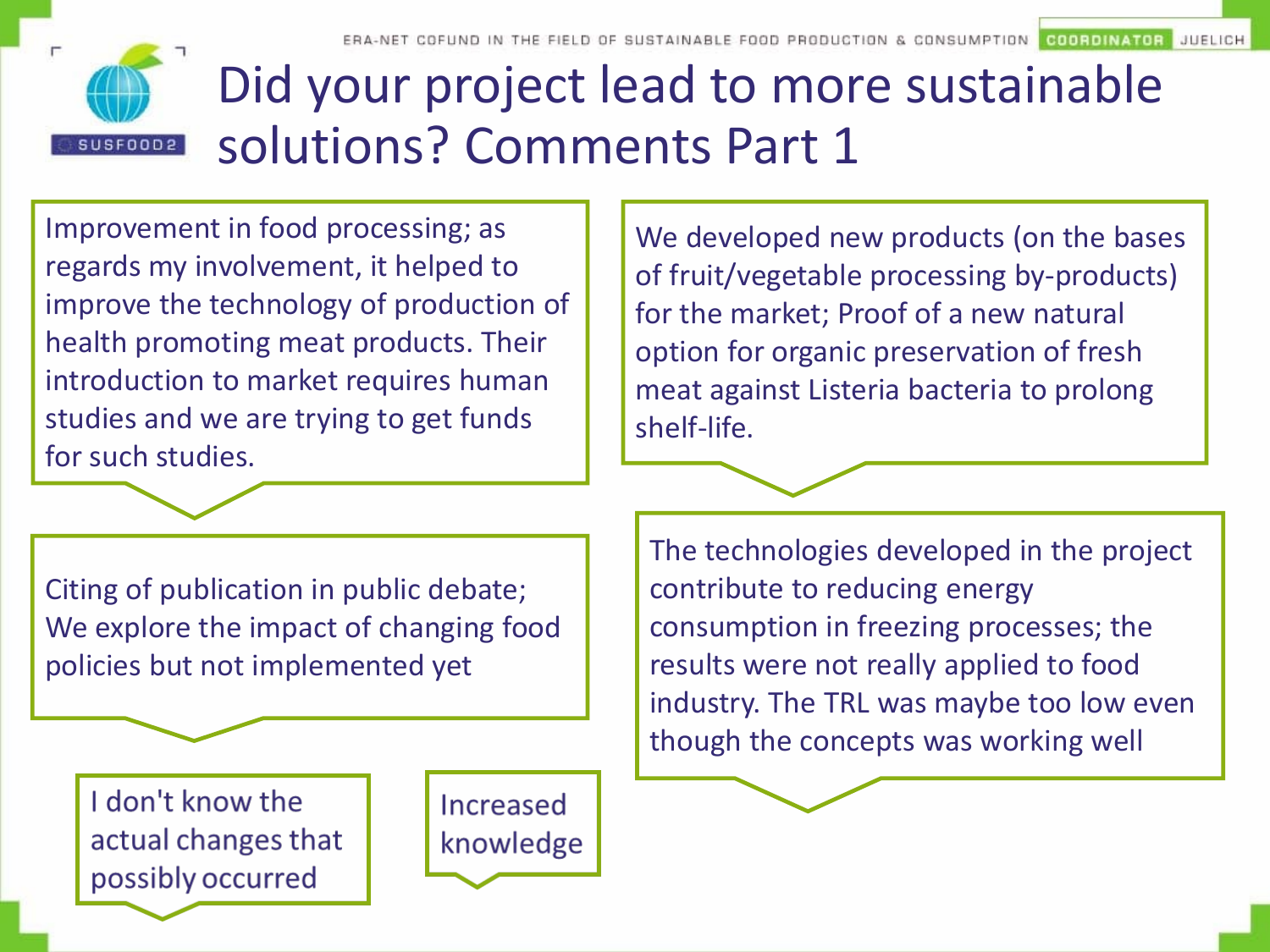

# Did your project lead to more sustainable solutions? Comments Part 2

Increased awareness; we explore the impact of changing food policies but not implemented yet

> More sensitive towards sustainable solutions (stakeholders)

We reported our result to the UK government contributing to a rethinking of the traditional 'deficit model' where consumers are thought to lack the skills and knowledge to make 'informed choice'. Our work proposed a more systemic understanding of dietary choice where people's practices are shaped by the wider environment (institutions and infrastructure)

New technology for antifouling membranes; shelf-life prolongation of fresh cut salad by volatile plant compounds / Bio-based packaging material

Guidelines were provided for 3D food printing. Successful demonstrator that 3D food structure could be designed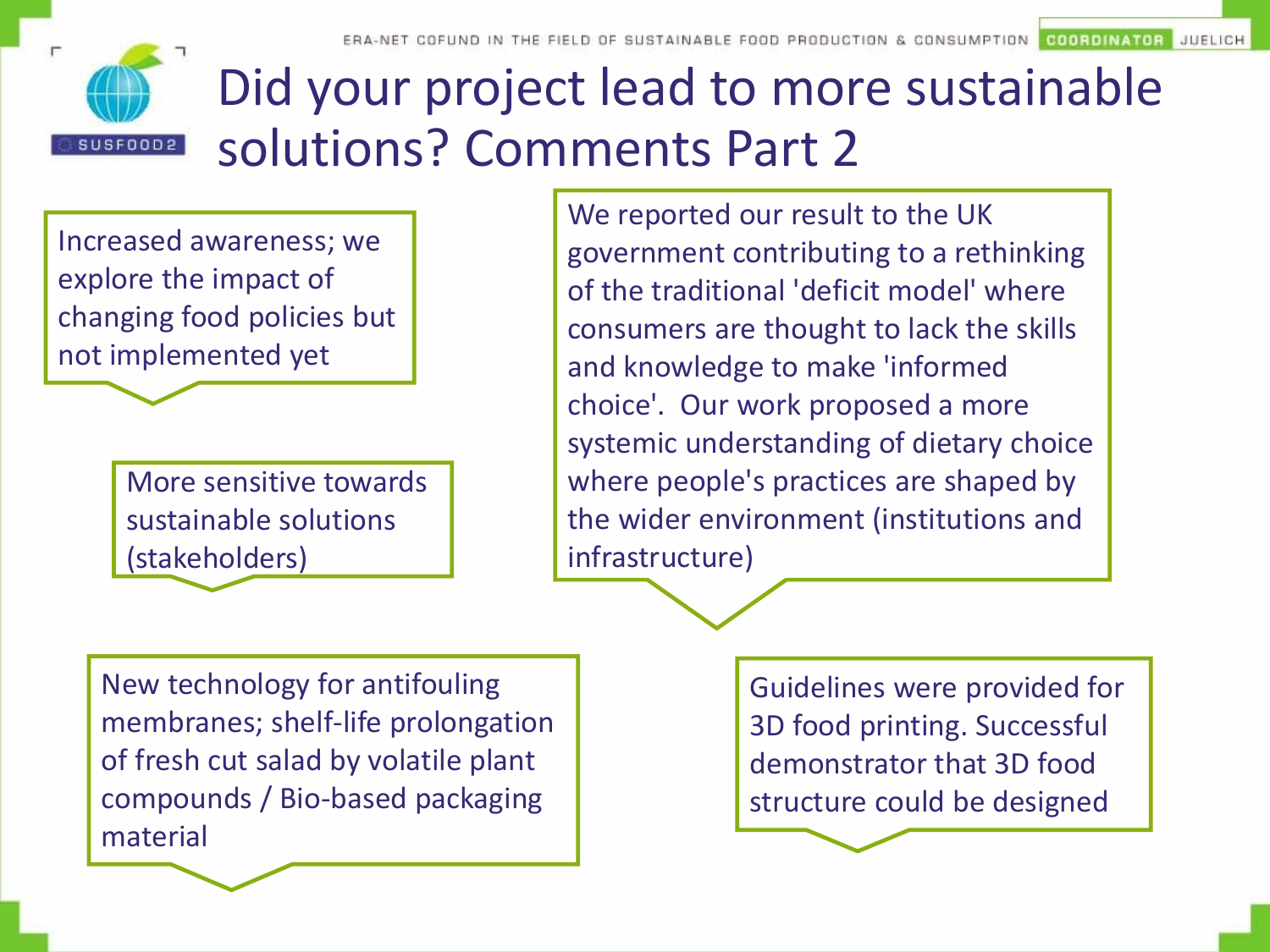

Did this project lead to additional funding after the completion of the SUSFOOD project?

Yes: 18 (72%) No: 7 (18%)

For most of the project partners the project did lead to follow up funding.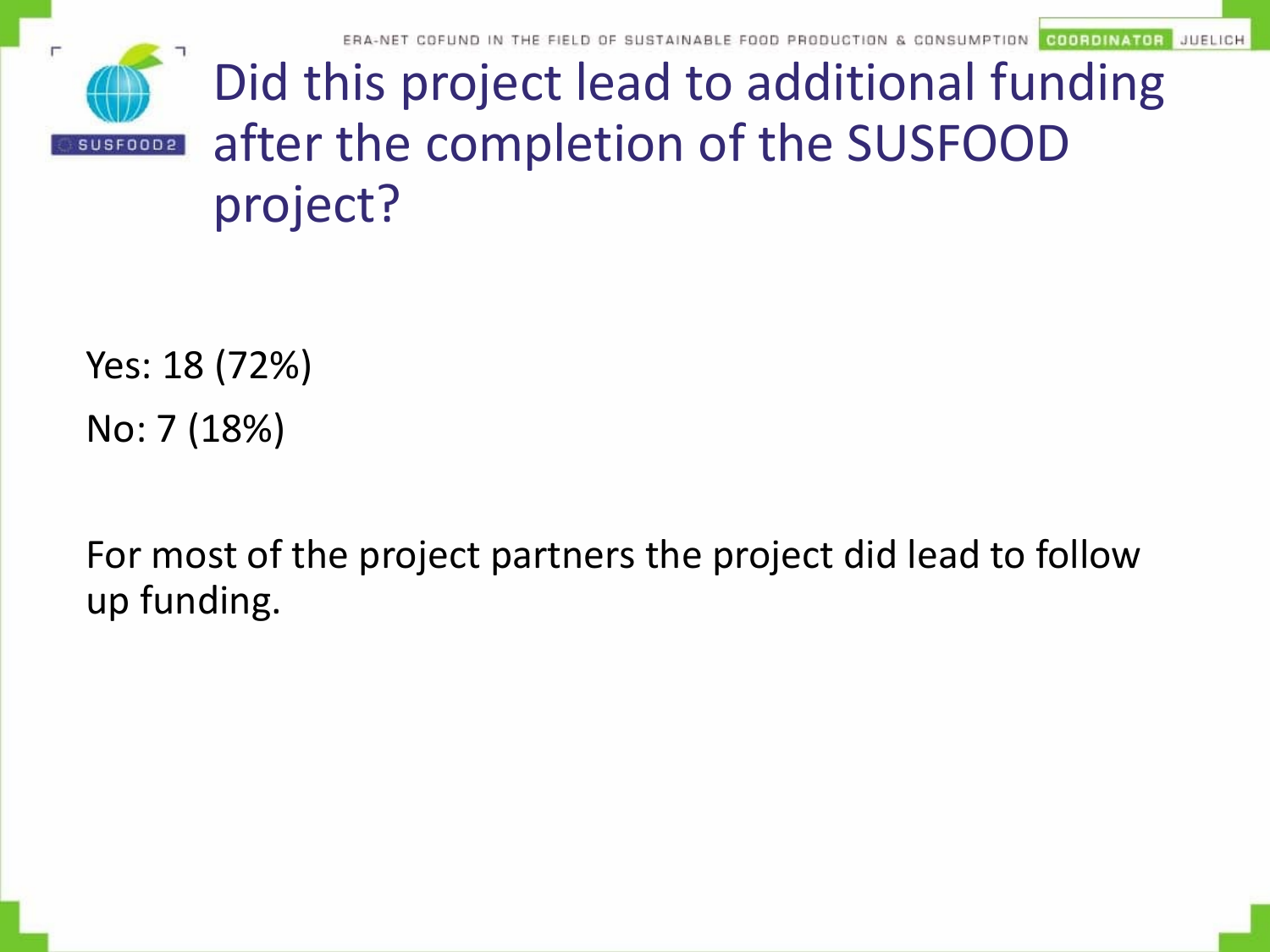**COORDINATOR** JUELICH



## In case of additional funding, where does the funding come from?

Majority of follow up money came from National funds

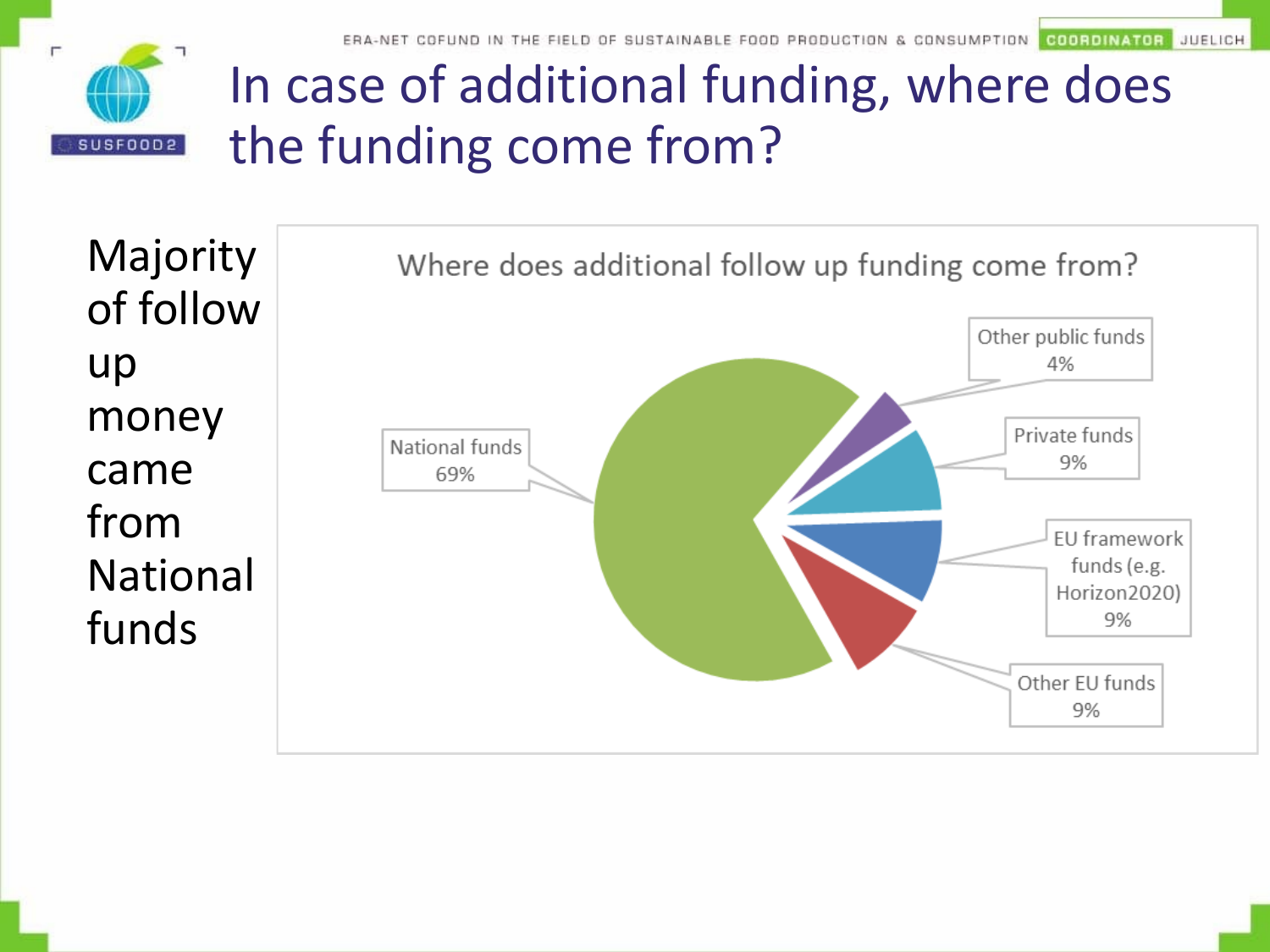

COORDINATOR **JUELICH** 

# How many projects can be linked to the results of this SUSFOOD project?

Single answers between 0 and 3, large variation.

No Response: 6

- 0: 1
- 1: 5

2: 11

3: 2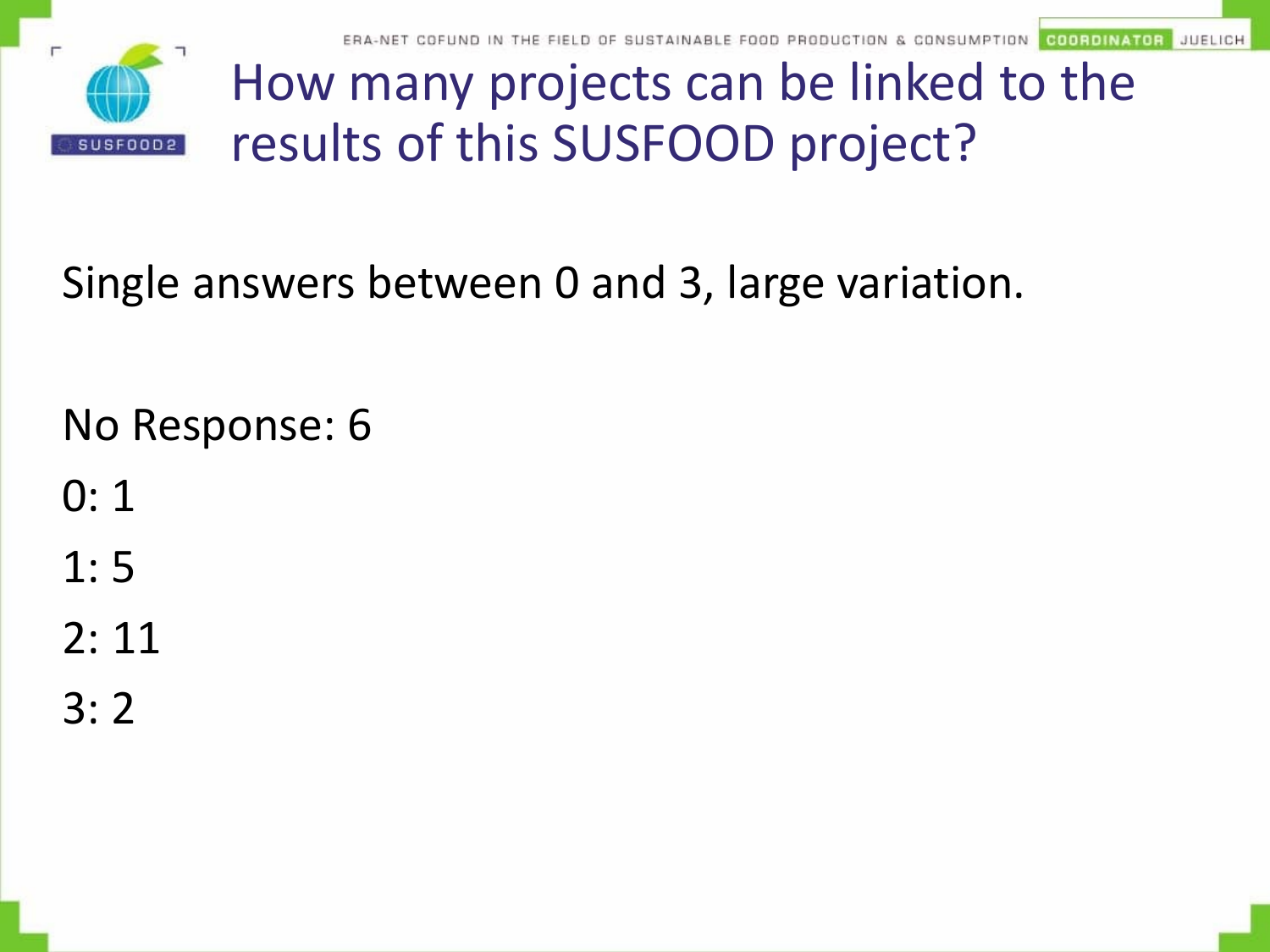

Are other partners from your former project consortium involved?

- None: 11
- One: 3
- Some: 4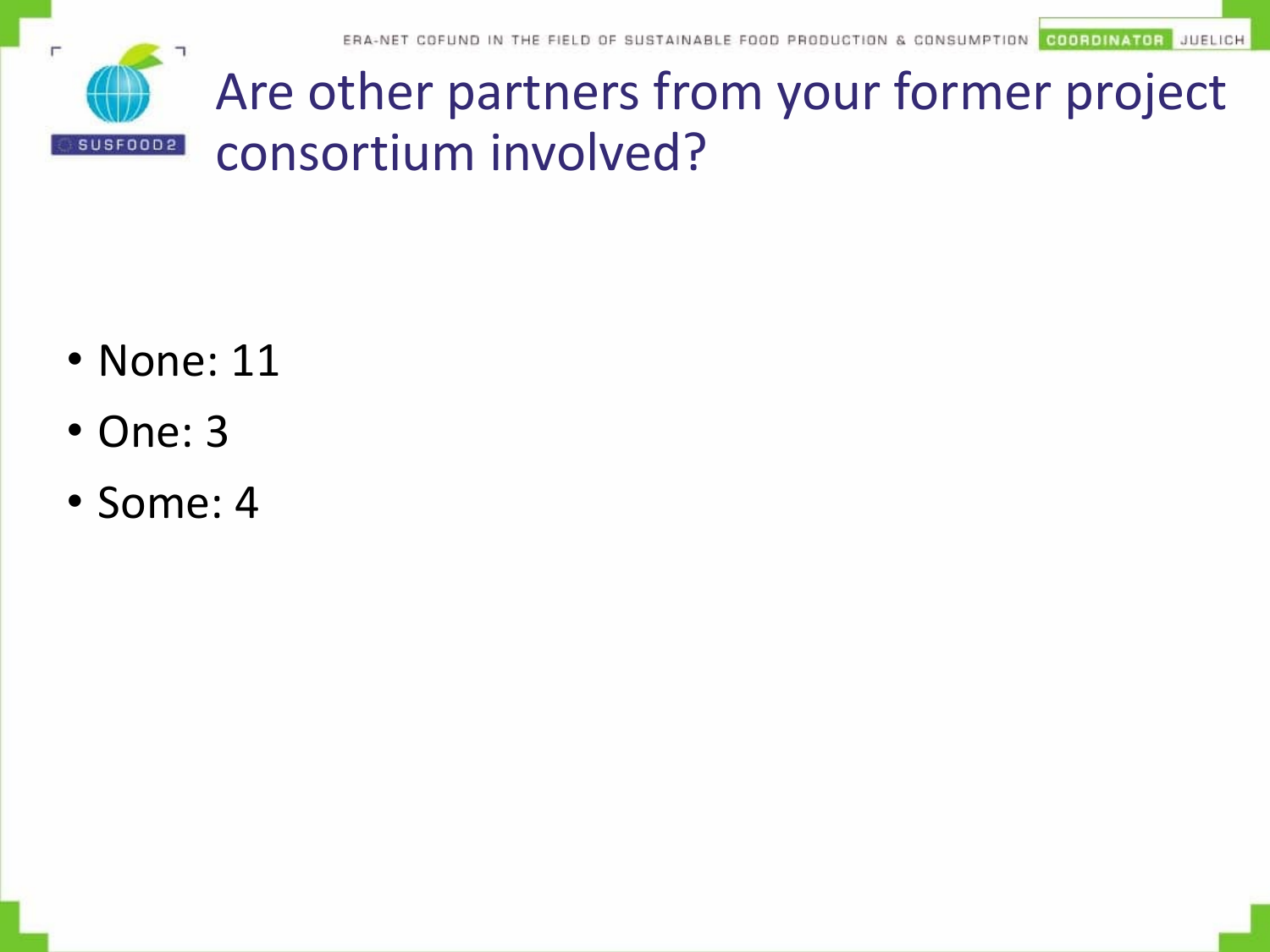**JUELICH COORDINATOR** 



#### What kind of projects are these follow-up projects?



#### Follow up projects were mainly research projects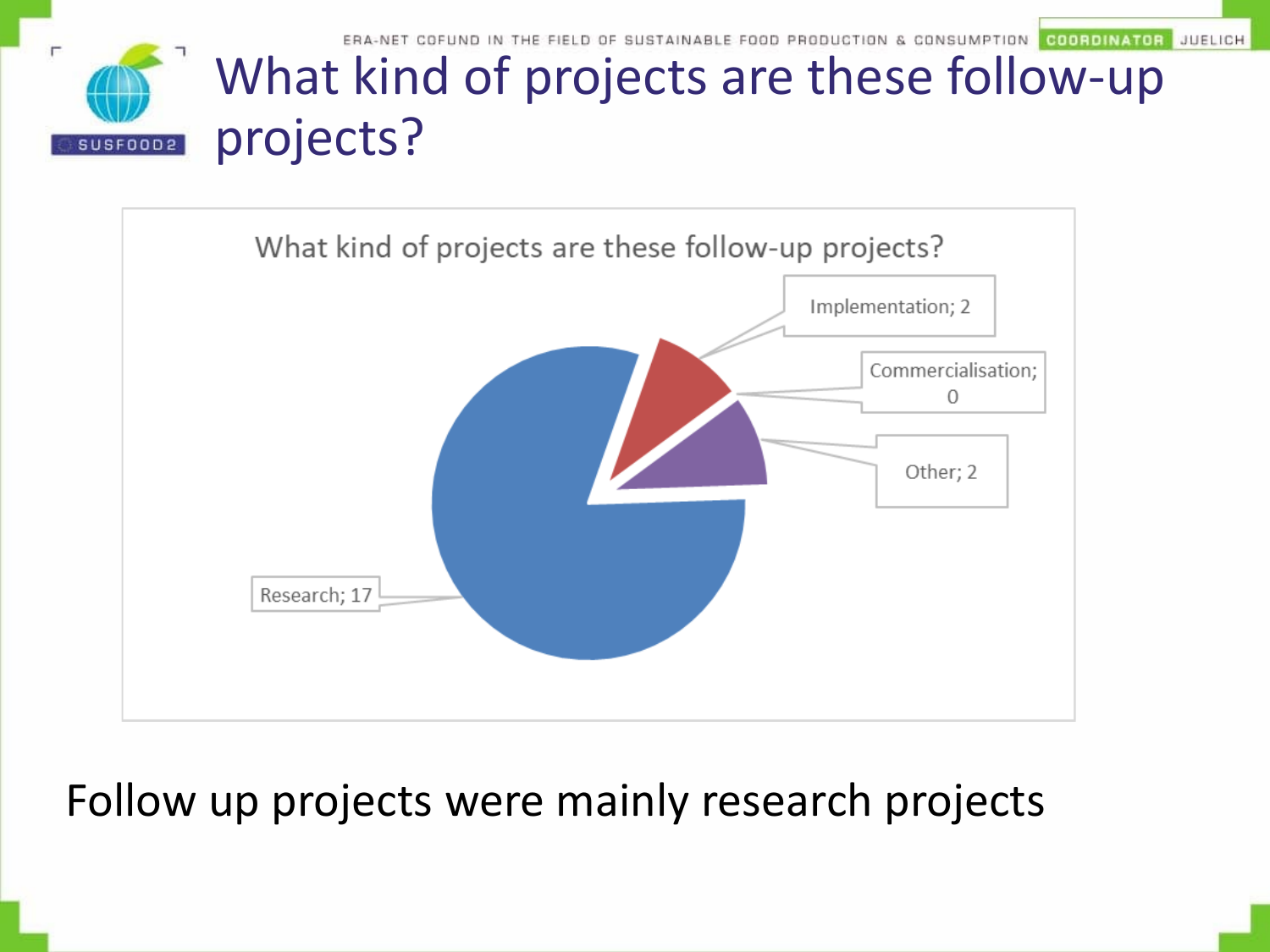

JUELICH **COORDINATOR** 

## Any other comment? Part 1

As regards my involvement in SUNNIVA project, it was very fruitful. The fact, that we fail to succeed in getting follow-up funding results from the underappreciation of meat products as foods important to human health.

The SUSFOOD programme was a very good research platform for international cooperation in food science. Unfortunately Denmark chose temporarily not to continue participating in this programme, which meant that further cooperation here was blocked from Danish side

A key output from the FOCAS project was our book on 'Reframing Convenience Food' (Palgrave Macmillan, 2018). This includes a chapter on the policy and practice implications of our research."

Finally the drying step needed for valorisation of the vegetal waste streams was the limiting factor for implementation of the results in our products or in further research projects. However, we keep on following the developments in this field